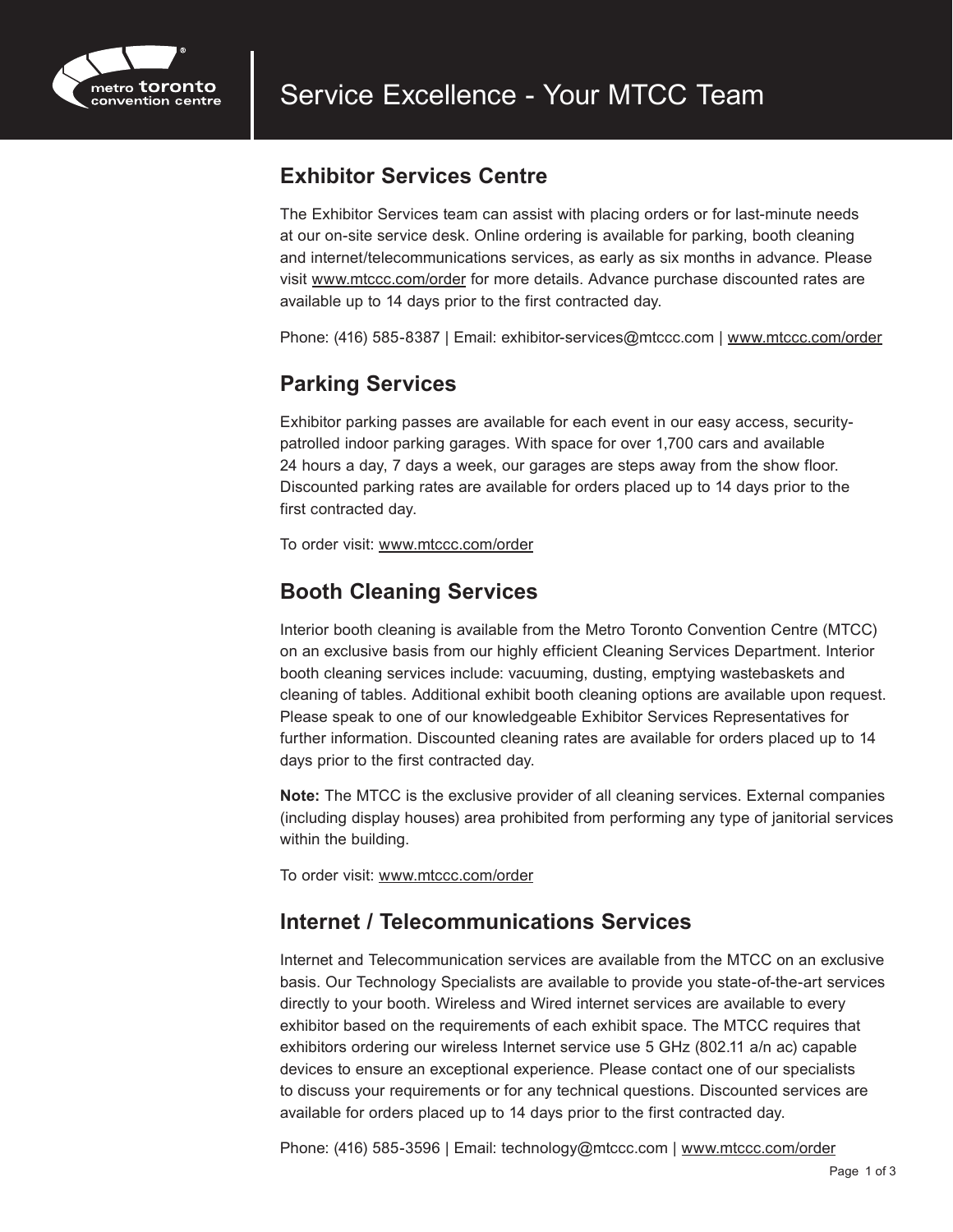

# Service Excellence - Your MTCC Team

#### **Food & Beverage / Catering Services**

Our award-winning culinary team provides a full range of catering solutions to create a unique experience at your booth. Please contact our experienced food and beverage team to discuss your catering requirements. Food and beverage services are exclusive to the Metro Toronto Convention Centre. Our team can also provide guidance on food sampling requests as well.

To order: Complete the fillable PDF forms included in this package OR contact our team.

Phone: (416) 585-8144 | Email: catering@mtccc.com

#### **Business Centre Services**

Our Business Centres are conveniently located on levels 300 & 800. Services include photocopying, faxing, printing, outbound courier service, internet access and a selection of office supplies and tools. Please contact our Business Centre to arrange for large, customized printing projects well in advance.

#### **Services Hours:**

North Building (Level 300): Mon – Fri: 8:00am – 5:00pm South Building (Level 800): Mon – Fri: 8:30am – 4:30pm

Phone: (416) 585-8387 | Email: businesscentre@mtccc.com

#### **Emergency Contact**

Should you experience an emergency during your time at the MTCC, please contact our Security Centre at (416) 585-8160. Please also review our emergency procedures document included in this package.

#### **Electrical Power**

SHOWTECH Power & Lighting provides all electrical, display-feature lighting, mechanical, plumbing, gas and air services on an exclusive supplier basis. SHOWTECH also exclusively hangs all decorative material, signs and banners that are required to be attached to the facility structure. For questions or to place your electrical order, please contact SHOWTECH directly.

To order visit: [www.](http://www.showtech.ca)showtech.ca | Phone: (905) 283-0550 | Email: info@showtech.ca